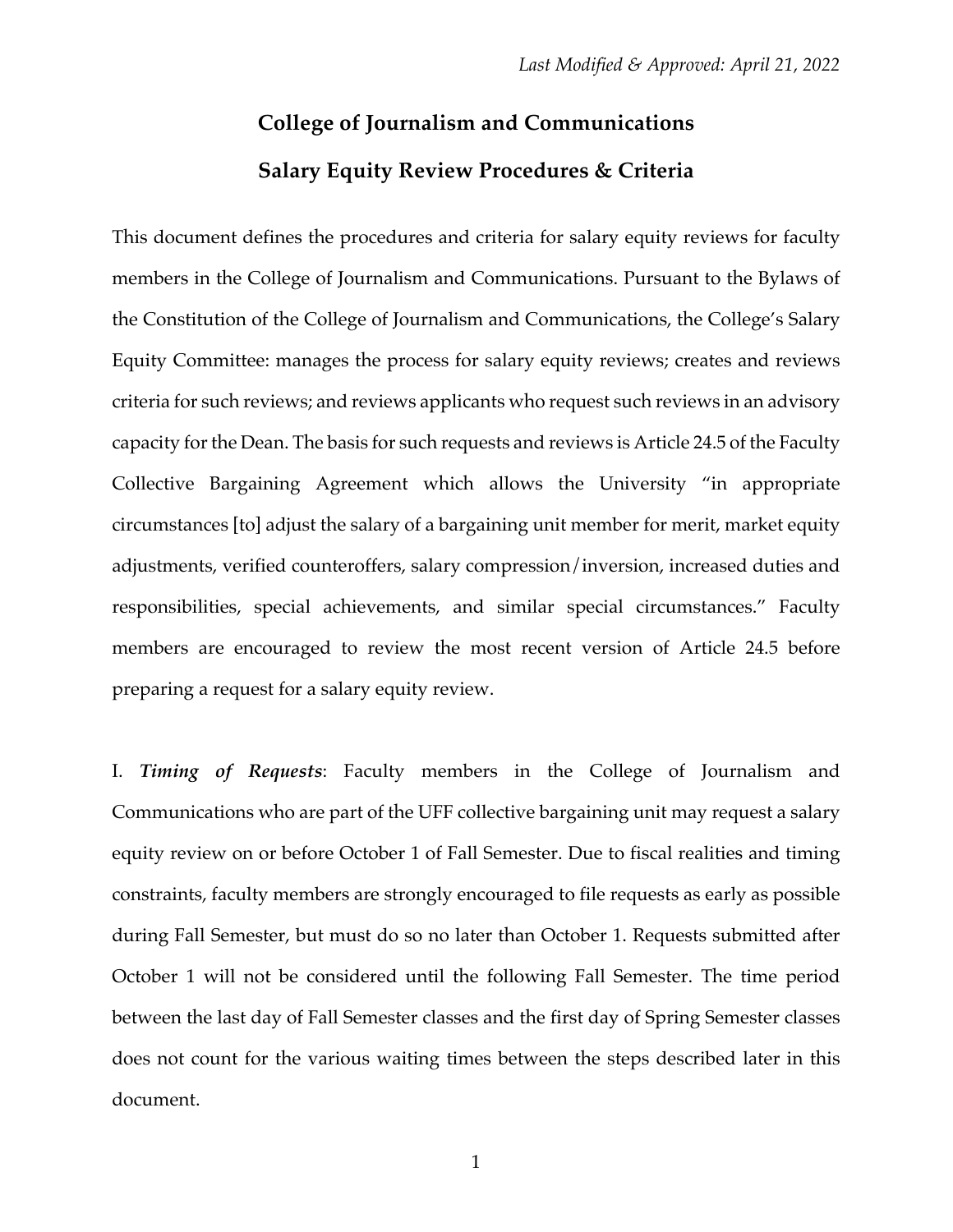II. *To Whom Requests are Made*: Requests for salary equity reviews must be made in writing and submitted via e-mail in PDF format to the requesting faculty member's direct supervisor. In the case of most faculty members in the College of Journalism and Communications, the direct supervisor is the requesting faculty member's department chair.

III. **Materials That Must be Submitted with Request**: All of the following materials must be submitted via email in PDF format by the requesting faculty member to their direct supervisor when making a request for a salary equity review. A request that does not include all of the following materials will be considered incomplete and will not be acted upon. These materials are collectively referred to in this document as the "Equity Review Packet":

1) **Cover Sheet**: The Equity Review Packet must include a completed Salary Equity Review Cover Sheet (hereinafter "Cover Sheet"). The Cover Sheet must appear as the first page of the Equity Review Packet submitted by a requesting faculty member, and all aspects of the Cover Sheet identified under the heading "To Be Completed by Requesting Faculty Member" must be completed by the requesting faculty member. The remaining portions of the Cover Sheet are to be completed by others involved in the review process as it progresses;

2) **Narrative**: The Equity Review Packet must include a typed, double- spaced narrative, consisting of no more 750 words, that sets forth the specific reasons, arguments and rationales for why the faculty member believes a salary equity adjustment is justified. Among other things, the narrative must: a) include statements demonstrating the faculty member's productivity and accomplishments in the areas of teaching, research and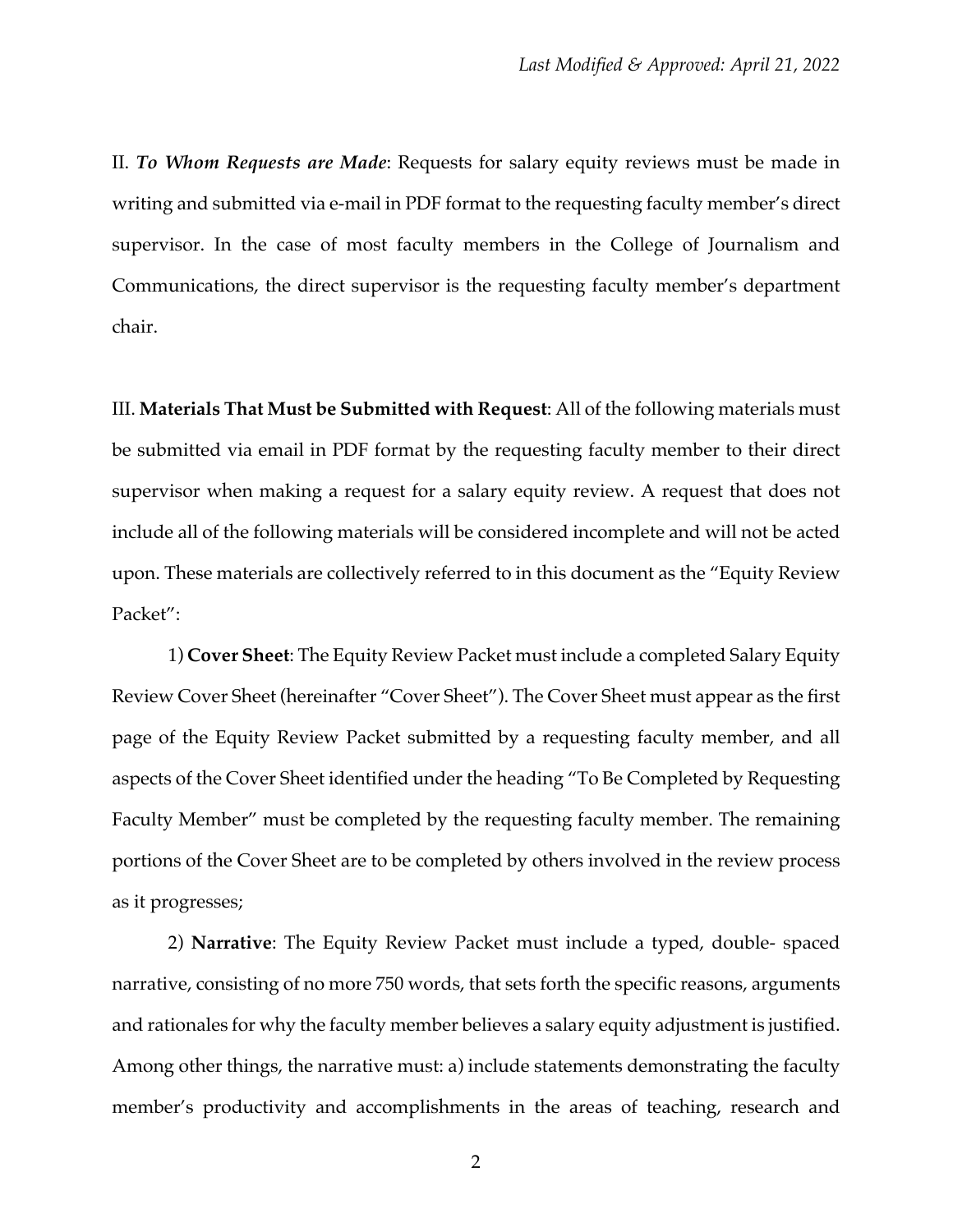service; b) set forth what the requesting faculty member believes is the most appropriate comparison salary in the most recent data provided by the Oklahoma State University Salary survey, University of Florida salary data, and/or other appropriate salary comparison documentations; and 3) identify which of the reason or reasons set forth in the current version of Article 24.5 of the Faculty Collective Bargaining Agreement – namely, "for merit, market equity adjustments, verified counteroffers, salary compression/inversion, increased duties and responsibilities, special achievements, and similar special circumstance" – apply to the request.

3) **Curriculum Vita**: The Equity Review Packet must include a current copy of the requesting faculty member's curriculum vita that evidences productivity and accomplishments in the areas of teaching, research and service.

4) **Annual Evaluations**: The Equity Review Packet must include the requesting faculty member's four (4) most recent annual evaluations completed by their direct supervisor. If the requesting faculty member has been a member of the faculty in the College of Journalism and Communications for fewer than four (4) years, then he or she must supply all annual evaluations completed by their direct supervisor in the College of Journalism and Communications.

5) **Verified Counteroffer**: In the event a request is made based in part or entirely upon a verified counteroffer from another institution, then the Equity Review Packet must also include a copy of the verified counteroffer. It is recognized that a faculty a member may, due to timing considerations and constraints, directly and independently approach the Dean of the College of Journalism and Communications regarding a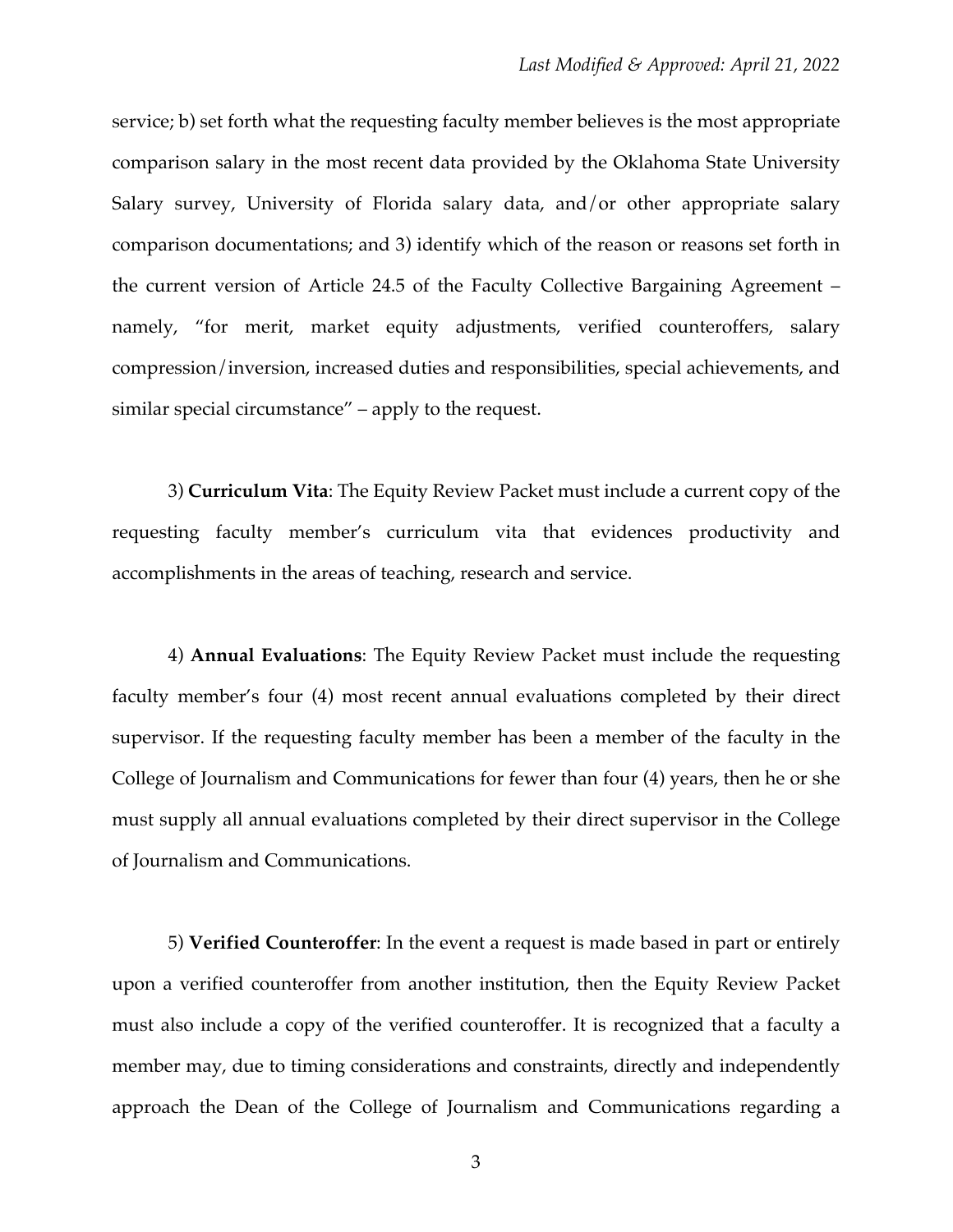verified counteroffer without going through the Salary Equity Review procedures and criteria established here.

In addition to each of the abovementioned required documents, requesting faculty members may – but are not required to – submit additional supporting materials in the Equity Review Packet not to exceed a total of five (5) additional pages. Additional pages beyond a total of five (5) will not be considered in the review process.

IV. *Deadline for Direct Supervisor to Provide Equity Review Packets to the Relevant Departmental Salary Equity Committee*: Within 10 calendar days of receipt of a faculty member's Equity Review Packet, the direct supervisor must notify all members of the relevant departmental salary equity committee by e-mail of the faculty member's request and simultaneously provide each member of the relevant departmental salary equity committee with, either via e-mail with a PDF attachment or in paper format placed in their official mail slot in Weimer Hall, a true and accurate copy of the Equity Review Packet that was submitted by the faculty member.

V. *Meeting of Relevant Departmental Salary Equity Committee to Make Advisory Recommendations to the Direct Supervisor, and Meeting Between Departmental Salary Equity Committee Chair and Direct Supervisor*: Within 20 calendar days of receiving copies of a faculty member's Equity Review Packet from the faculty member's direct supervisor, the members of the relevant departmental salary equity committee must meet, either in person or via telephone or computer interface such as Zoom, to discuss the request with the intent of providing oral advice and recommendation back to the direct supervisor. The oral advice and recommendation must then be supplied by the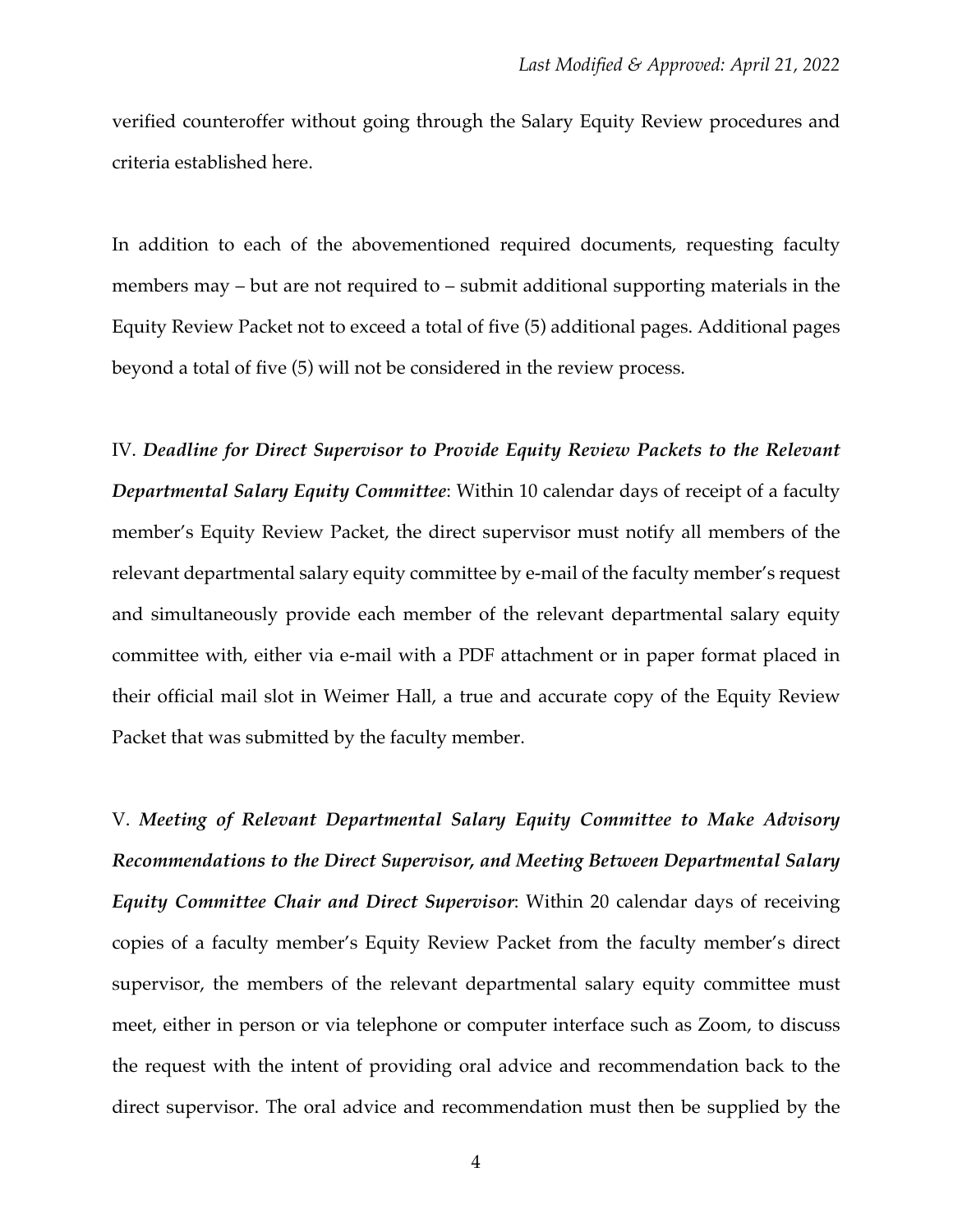chair of the relevant departmental salary equity committee back to the direct supervisor at a meeting to occur not more than 15 calendar days after the departmental salary equity committee's own meeting to discuss the request. Other members of the relevant departmental salary equity committee are welcome to attend the meeting of the committee chair with the direct supervisor, but their presence is not required. The procedures and criteria for, as well as the membership of, the departmental salary equity committees are to be established by each department and should take into account the deadlines established in this document.

VI. *Deadline for the Direct Supervisor to Provide to the College's Salary Equity Committee the Equity Review Packets and to Meet with the College's Salary Equity Committee*: Within 10 calendar days of meeting with the relevant departmental salary equity committee, the requesting faculty member's direct supervisor must notify all members of the College's Salary Equity Committee by e-mail of the faculty member's request and simultaneously provide each member of the College's Salary Equity Committee with, either via e-mail with a PDF attachment or in paper format placed in their official mail slot in Weimer Hall, a true and accurate copy of the Equity Review Packet that was submitted by the faculty member. No later than 15 days after supplying this material, the direct supervisor must meet, either in person or via telephone or computer interface such as Zoom, with the members of the College's Salary Equity Committee to provide their oral advice and recommendation regarding the faculty member's request. It is the responsibility of the direct supervisor to contact the chair of the College's Salary Equity Committee at the same time the direct supervisor provides the members of the College's Salary Equity Committee with the Equity Review Packet to schedule this meeting.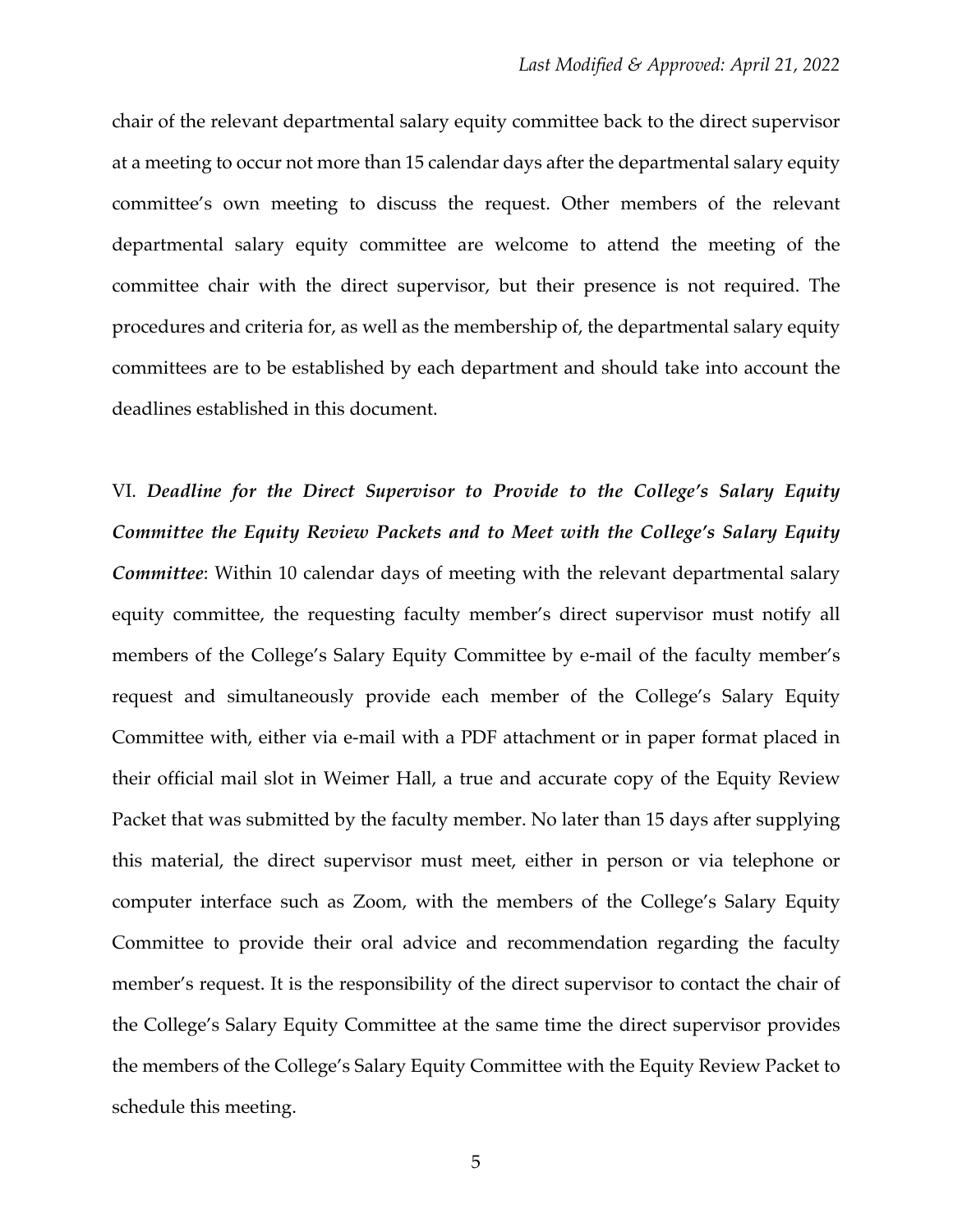VII. *Meeting of the College's Salary Equity Committee to Consider and Determine Advice and Recommendation for the Dean*: Within 20 calendar days of meeting with the requesting faculty member's direct supervisor to hear their advice and recommendation, the members of the College's Salary Equity Committee must meet, either in person or via telephone or computer interface such as Zoom, to discuss the request with the intent of determining advice and recommendation to provide to the Dean..

VIII. *Criteria to be Considered by the College's Salary Equity Committee in Making Advisory Recommendation*: In providing advice and recommendation to the Dean of the College of Journalism and Communications, the College's Salary Equity Committee must consider: a) the requesting faculty member's Equity Review Packet; b) the advice and recommendation of the requesting faculty member's direct supervisor; c) the terms of the most current version of Article 24.5 of the Faculty Collective Bargaining Agreement; and d) the availability of funds in accord with the most current version Article 24.5 (a) of the Faculty Collective Bargaining Agreement.

IX. *Advisory Recommendation and Deadline for Advisory Recommendation*: Within 15 calendar days of meeting to discuss the request with the intent of providing advice and recommendation to the Dean, the chair of the College's Salary Equity Committee shall meet with the Dean to provide and to explain the committee's oral advice and recommendation on a faculty member's request. Other members of the College's Salary Equity Committee are welcome to attend the meeting with the Dean, but their presence is not required.